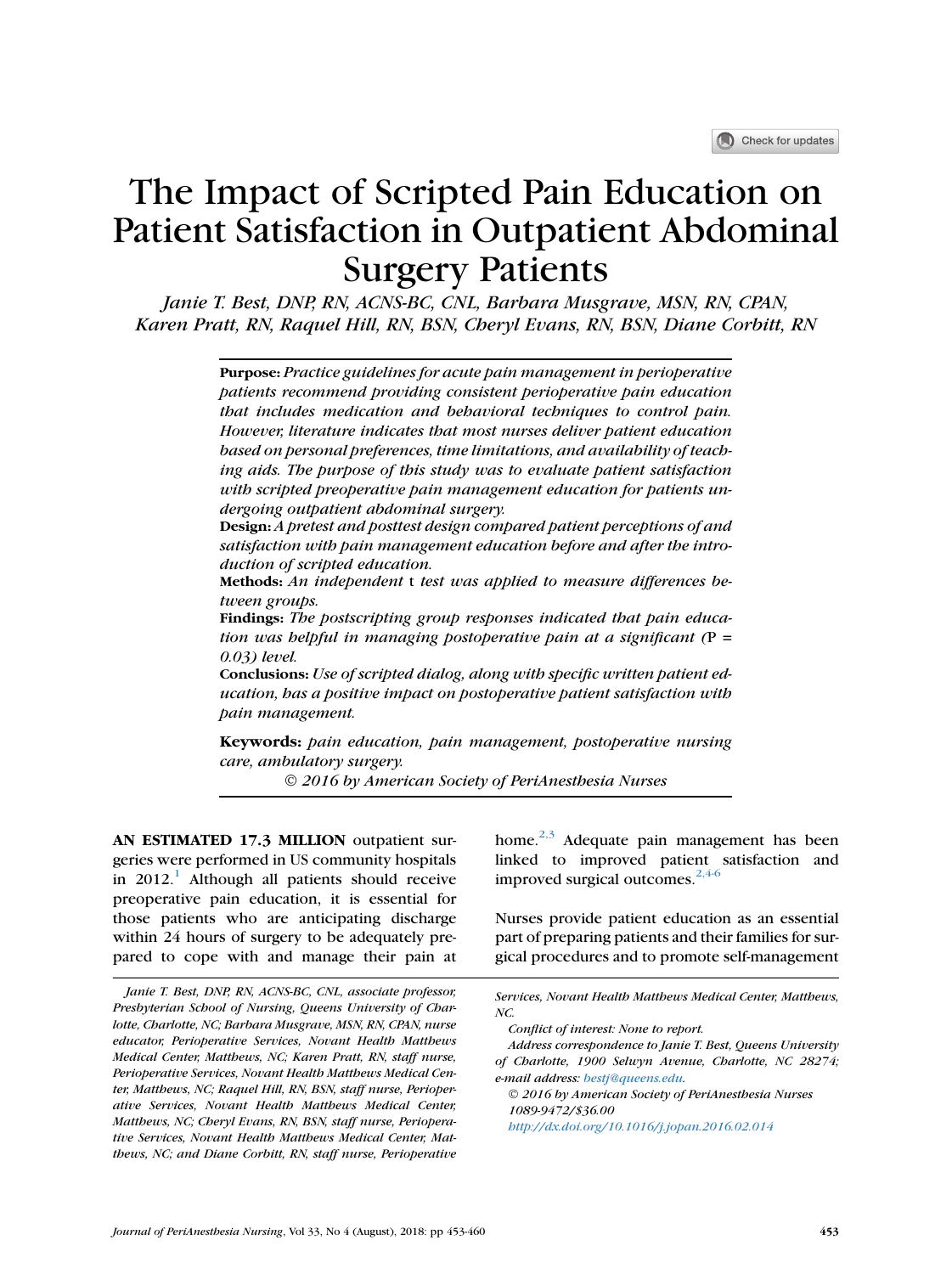on discharge. In a review of the literature on preoperative education's impact on postoperative anxiety, pain, and overall recovery, the benefits of preoperative education were evident, but no preferred method of educational delivery was identified. $\overline{1}$  Each nurse has an individual teaching style and method for delivering verbal and written patient instructions. Nurses may tailor their delivery of patient education by reviewing hospitalapproved written materials, giving verbal instructions alone, or combining verbal instructions with supplementary written education material based on personal preferences without regard to individual patient needs. The result is often an inconsistency of information and confusion on how to manage self-care after discharge.<sup>[8](#page-6-0)</sup>

The nurses in the admission-discharge area (ADA) of a community hospital identified a problem with patient satisfaction in their outpatient surgery population. The nurses varied in their approach to pain education and used a wide variety of hospitalapproved written materials to supplement their verbal instructions. Some patients received no education on pain management after hospital discharge. In addition, routine follow-up phone calls revealed that patients reported pain beyond their expectations after discharge, which contributed to less than optimal postoperative recovery from their outpatient procedures. This article will describe the results of the ADA study aimed at evaluating the use of scripted pain management education on patient satisfaction in patients who underwent outpatient abdominal surgery.

# Literature Review

Patient satisfaction with pain management has been directly linked to the effectiveness of preoperative education on pain and the amount of pain the patient experienced in the first 24 hours after surgical procedure. Although researchers have reported varying outcomes related to pain severity and satisfaction, some have found that patients who perceived severe pain during the first 24 hours postoperatively were less satisfied with their pain management than patients who reported less severe pain levels.<sup>7</sup> Studies on the effect of structured preoperative pain management education on the use of patient-controlled analgesia also have conflicting outcomes regarding pain scores, but one common finding was that structuring the education improved patient knowledge.[9](#page-6-0) A consistent message from the studies was the importance of including patient education on pain management interventions in quality improvement projects. $7,10$ 

Preoperative education has been shown to have a positive impact on patients' postoperative knowledge levels, self-efficacy to assume a more active role in their own care, and overall satisfaction with their surgical experience.<sup>[2,7,11-13](#page-6-0)</sup> A structured preoperative education intervention has been shown to improve patient knowledge  $(P < .001)$  and patient satisfaction with education including expected discomfort (99% either agreed or strongly agreed).<sup>[11](#page-7-0)</sup> In a group of patients who underwent surgical repair of musculoskeletal trauma, a verbal-structured preoperative education intervention that included information on pain, analgesics, and breathing relaxation exercises was shown to positively impact pain levels  $(P < .001)$  when compared with the control group. Patients in this study who received the structured education indicated that they had confidence in their ability to manage their pain once they were discharged ( $P = .048$ ) from the hospital.<sup>6</sup>

In a study of the perceptions of ambulatory nurses on the importance and practice of preoperative patient education, nurses indicated that their method of delivery of patient education was dependent on their personal preferences. Time limitations and availability of teaching aids were identified as barriers to providing education. The study implications included a need to structure preoperative education to ensure that patients receive consis-tent and complete preoperative education.<sup>[8](#page-6-0)</sup> One concern raised by these studies is that patients may receive inconsistent education on postoperative pain and pain management techniques, leading to less than optimal postoperative recovery and outcomes for all patients.

Current trends in patient education include providing early and frequent education sessions. These sessions may include verbal and/or written instructions, but no one method of delivering education has been shown to be more effective in achieving positive outcomes. Significant correlation of patient education to outcomes was found only in the area of retained knowledge.<sup>[14](#page-7-0)</sup> In order for patient education to be effective, the education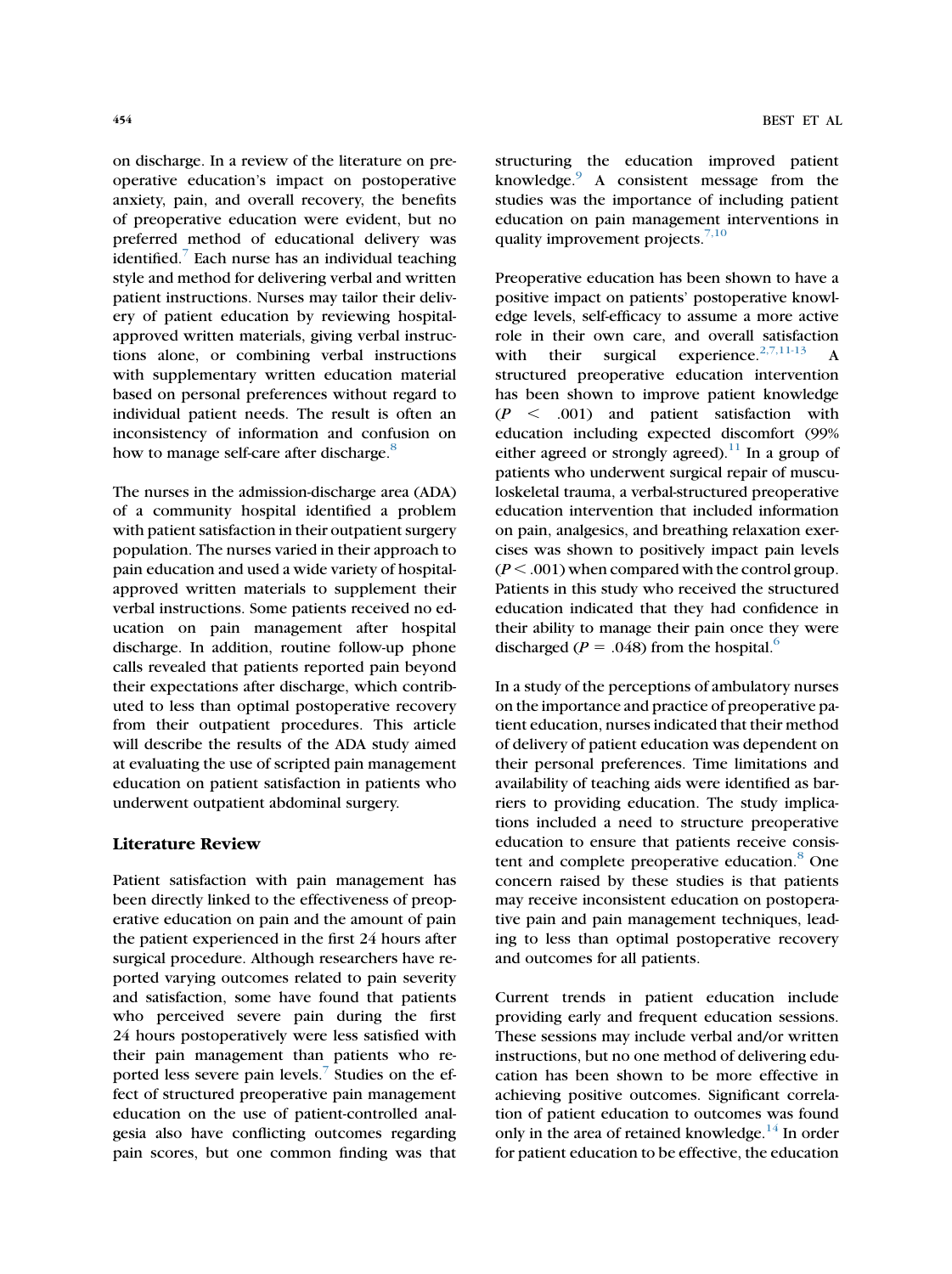needs to be tailored to the patient's needs, presented in a consistent manner by an educated staff, and include approaches for pain management after discharge and the expected course of recovery. $4,12$ 

The literature on the impact of structured preoperative education on postoperative pain management and patient satisfaction for patients undergoing outpatient abdominal surgery is lack-ing.<sup>[14](#page-7-0)</sup> The purpose of this study was to answer the question: In patients who undergo outpatient abdominal procedures, how does structured (scripted) preoperative patient education, when compared with current practice of preoperative patient education, affect patient perception of and satisfaction with pain management after surgery? In addition to the routine postoperative follow-up phone call, nurses asked specific questions related to the patients' pain education.

- 1. Did you receive preoperative teaching on pain management after surgery? If so, where did you receive this education?
- 2. On a scale of 1 to 10 with 1 being not helpful and 10 being very helpful, was the pain education you received before surgery helpful with controlling your pain after surgery?
- 3. What could have made your pain management experience better?

# Methods

# Project Design and Sample

This project was framed using a pretest and posttest design that compared patient perceptions of and satisfaction with pain management education before and after the introduction of scripted perioperative pain management patient education. This scripted education included specific hospital-approved written pain education materials chosen because content specifically met the educational needs of the perioperative patient population. Applying the quality-caring model by Duffy and Hoskins, $15$  the nurses on the ADA evidence-based practice team developed scripted pain education [\(Table 1](#page-3-0)) that could be individualized based on a specific questions from the patient to provide the knowledge patients need to manage their pain after discharge. The team reviewed the literature on perioperative pain management, the various pain handouts that were available within

the organization, and chose specific hospitalapproved written pain education handouts to be provided to all patients. Reliability for the study was achieved by having only ADA nurses who had completed human subjects' protection training and who were trained to consent patients and provide the scripted education participated in the project. The project was given an exempt status by the hospital institutional review board.

A convenience sample of outpatient surgical patients who were prepared for surgery in the ADA and who met the inclusion criteria were included in the study. A minimum sample size (one-tailed hypothesis) of 102 (51 in each group) was calculated a priori based on a medium effect size of 0.5, power of 0.8, and probability of 0.05. The post hoc power analysis of the obtained sample  $(n = 100)$  resulted in a medium effect of 0.5, power of 0.72 and probability of  $0.03$ .<sup>[16](#page-7-0)</sup> Adult patients (18 years and older) undergoing outpatient laparoscopic or abdominal surgeries and who were able to read and speak English language were asked to participate in the study. Patients who were cognitively impaired, who did not read or speak English language, who had an active or suspected infection, who underwent emergency abdominal surgeries, or who required admission to the hospital after surgery were excluded from the study. A total of 100 patients were enrolled in the study, exceeding the required number to achieve statistical significance at the .5 level.

# Data Collection

A procedure was designed to facilitate consistency in the implementation of the project [\(Figure 1](#page-3-0)). After enrollment of the initial group ( $n = 50$ ) of patients who received their preoperative pain education without scripting (control group), the research team nurses were educated on how to teach pain education with scripted verbiage and use of specific hospital-approved patient pain management education. Then, patients ( $n = 50$ ) were enrolled and given their preoperative pain education using the scripted process. For the control group, research team members obtained informed consent, provided their usual pain education and handouts during the preoperative, recovery, and/ or discharge portion of the patient's stay. For the intervention group, the nurses used verbal scripting and presented the selected written handouts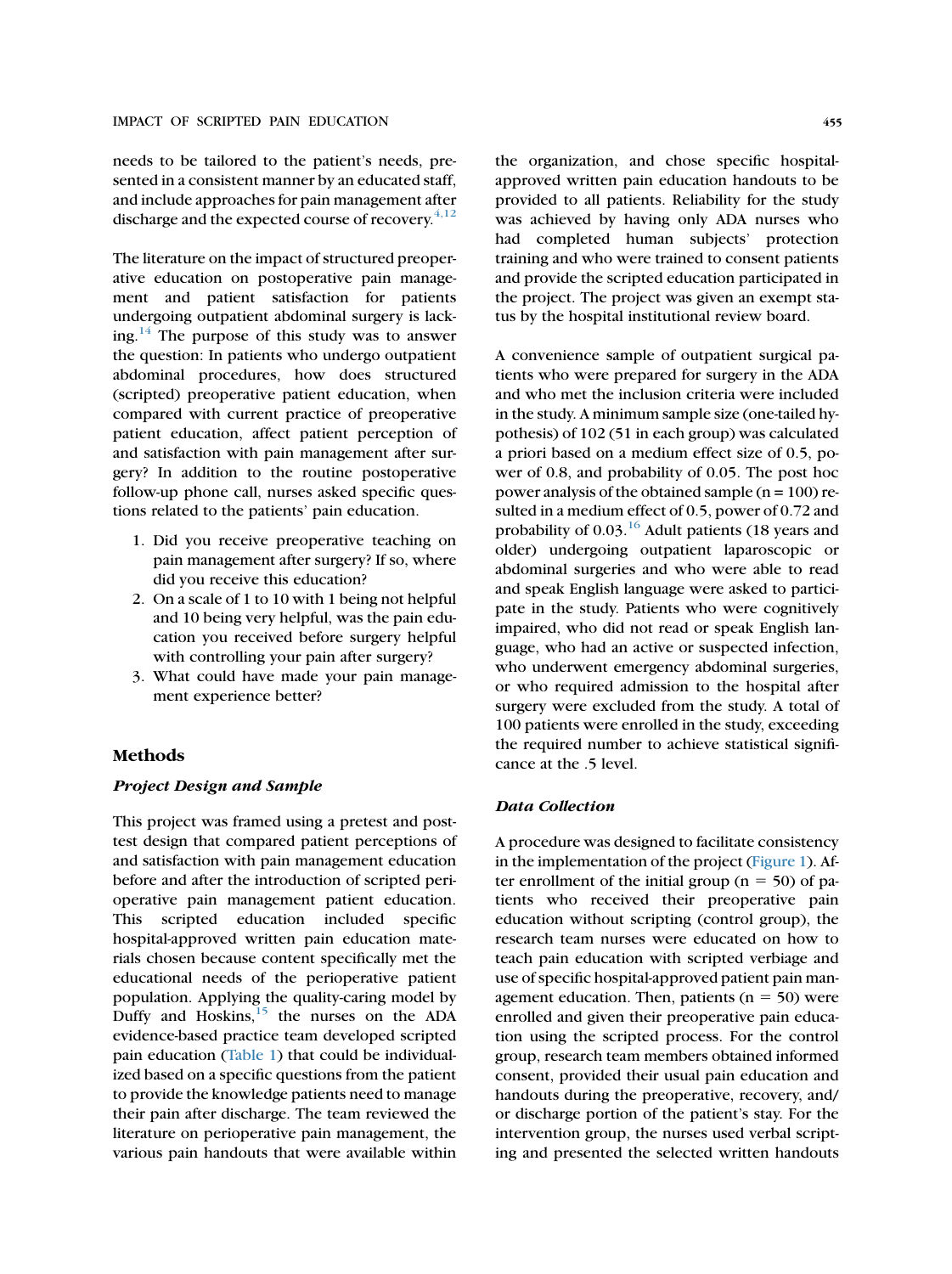Table 1. Verbal Communication of Instructions

<span id="page-3-0"></span>Pain management is an important part of any surgical procedure. Our goal is to provide you with education regarding your pain management. We want your surgical experience to be comfortable and pleasant.

I am here today to talk to you about surgical pain.

Do you think that you will experience any pain with your surgery?

Every surgery has a degree of pain, so I am here to make sure that your pain will be controlled to a level you feel is tolerable.

You must let your recovery room nurse know when you are experiencing pain. Your doctors have ordered you pain medication that the nurses can give you. And you will most likely go home with a prescription from your surgeon. I am also going to give you some alternative information on pain management for you to take home with you.

We will give you a call in a few days after your surgery to see how you are doing.

We will ask you how your pain was managed in the hospital, on a scale of poor, good, and excellent.

Thank you for participating in our pain study.

to the patient while completing surgical preparation. Time was allotted for questions and any needed clarification of education during the preparation period. Family members were present for the education unless patients requested that they not be in attendance. Both groups received the organization's standard follow-up phone call. Patients in both groups were asked the three additional questions regarding their pain management education. All follow-up data were collected by phone by two of the study nurses using a data collection tool ([Figure 2\)](#page-4-0) to collect demographic data and record the responses to the research questions.

# Findings

Demographics for both the treatment ( $n = 50$ ) and control ( $n = 50$ ) groups were similar [\(Table 2\)](#page-5-0). In response to question 1: ''Did you receive preoperative teaching on pain management after surgery?,''

an independent t test revealed no statistical difference between groups ( $t = 5.23$ ;  $P \le 001$ ), with 24 of the prescripted education (control) patients as compared with 44 of the intervention group reporting receiving preoperative pain education in the hospital setting. Other patients reported that they received pain education in the surgeon's office (control  $n = 9$ ; intervention  $n = 0$ ), both hospital and office (control  $n = 1$ ; intervention  $n = 1$ ) or that they did not remember if they received pain education in any location (control  $n = 0$ ; intervention  $n = 1$ ). One patient reported that they received education with my fiancée but did not indicate the location of the education. A total of 18 patients (control  $n = 16$  and intervention  $n = 2$ ) did not indicate a location where they received pain education.

In response to question 2: "On a scale of 1 to 10 with 1 as not helpful and 10 as very helpful, was the pain education you received before surgery



Figure 1. Procedure for consenting patients, providing pain education, and follow-up phone calls for the pain education study. This figure is available in color online at [www.jopan.org](http://www.jopan.org).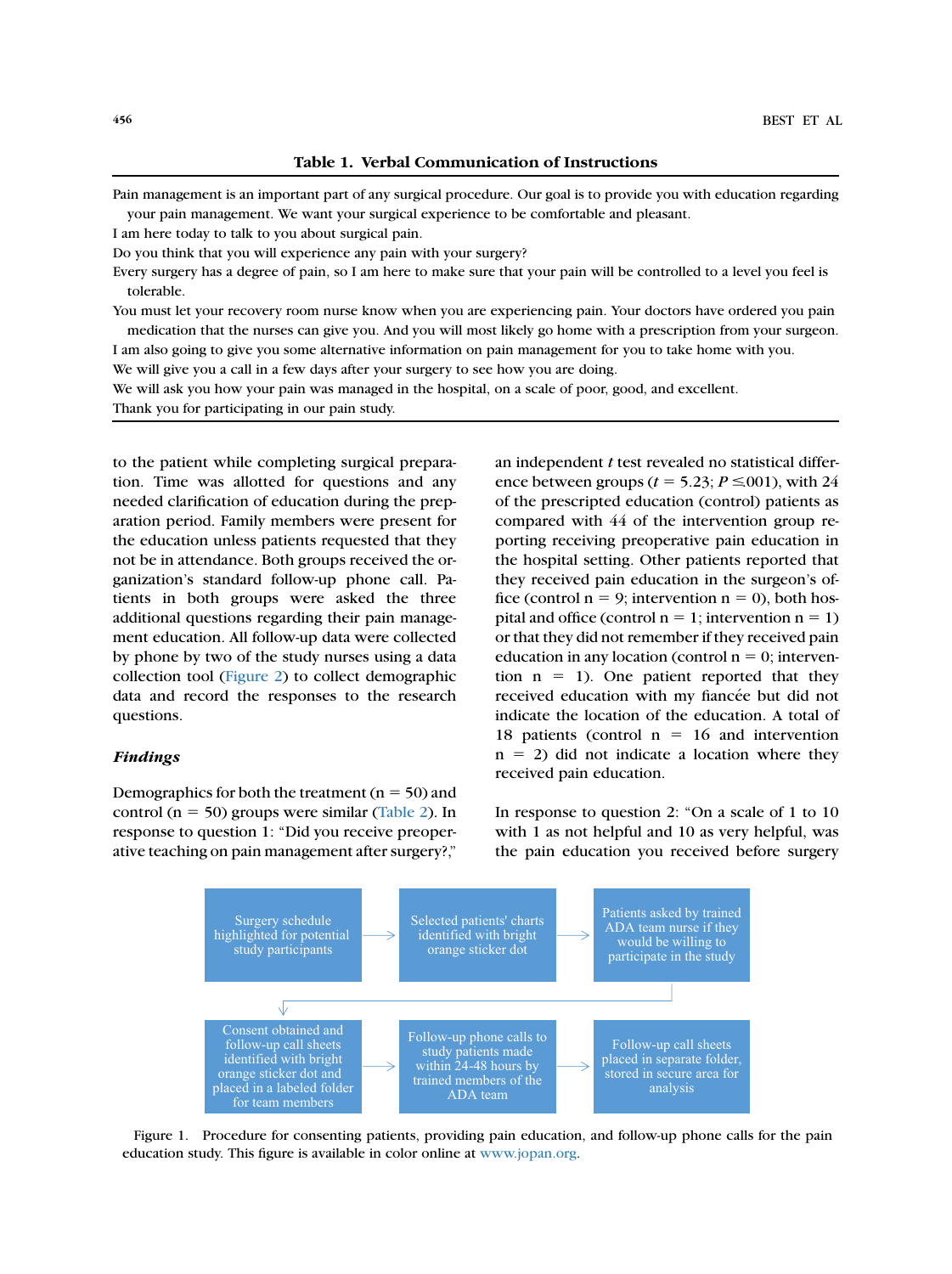<span id="page-4-0"></span>

|                                                                                                                                                                                          |                       | Patient #            | Pre Education Intervention     |  |  |
|------------------------------------------------------------------------------------------------------------------------------------------------------------------------------------------|-----------------------|----------------------|--------------------------------|--|--|
|                                                                                                                                                                                          |                       | Patient#             | Post Education Intervention    |  |  |
| <b>Age Range</b>                                                                                                                                                                         | <b>Marital Status</b> | <b>Ethnicity</b>     | <b>Highest Grade Completed</b> |  |  |
| 18-26                                                                                                                                                                                    | Single                | African - American   | Less than primary              |  |  |
| 27-40                                                                                                                                                                                    | Married               | Caucasian            | Primary level                  |  |  |
| $41 - 60$                                                                                                                                                                                | Divorced              | Hispanic             | Secondary level                |  |  |
| > 61                                                                                                                                                                                     |                       | Asian                | University level or above      |  |  |
|                                                                                                                                                                                          |                       | Other                |                                |  |  |
| <b>Surgical Procedure</b>                                                                                                                                                                |                       |                      |                                |  |  |
|                                                                                                                                                                                          |                       |                      |                                |  |  |
| 1. Did you receive preoperative teaching on pain management following surgery?                                                                                                           |                       |                      |                                |  |  |
| Yes<br><b>No</b>                                                                                                                                                                         |                       |                      |                                |  |  |
| If so, where did you receive this education?                                                                                                                                             |                       |                      |                                |  |  |
| Physician Office<br>Hospital                                                                                                                                                             |                       |                      |                                |  |  |
| 2. On a scale of 1-10 with 1 being not helpful and 10 being very helpful, was the pain<br>education you received before surgery helpful with controlling your pain following<br>surgery? |                       |                      |                                |  |  |
|                                                                                                                                                                                          |                       | 1 2 3 4 5 6 7 8 9 10 |                                |  |  |
| 3. What could have made your pain management experience better?                                                                                                                          |                       |                      |                                |  |  |
|                                                                                                                                                                                          |                       |                      |                                |  |  |
|                                                                                                                                                                                          |                       |                      |                                |  |  |

Figure 2. Data collection tool. Source: Novant Health post procedure follow-up phone call with added questions for the pain education study.

helpful with controlling your pain after surgery?," an independent t test indicated that there was a significant difference  $(t = 1.82; P = .03)$  between groups. The postscripting pain education group responses indicated that their pain education was helpful in managing postoperative pain at a significant ( $P = .03$ ) level. Patients in the scripted education group reported a higher scale of helpfulness (scale of 1 to 10) of any pain education (control mean score  $= 7.42$ ; scripted education score  $= 8.48$ ).

Question 3, an open-ended question: ''What could have made your pain management experience better''? was analyzed by having the patient rate the helpfulness of the education on a scale of 0 to 10 and by coding narrative comments according to themes. Responses of patients who did not remember or who did not answer the question were assigned a number and included in the statistical analysis. Analysis did not reveal statistical differences between the groups ( $t = 0.21$ ;  $P = .42$ ). Three themes emerged from the responses to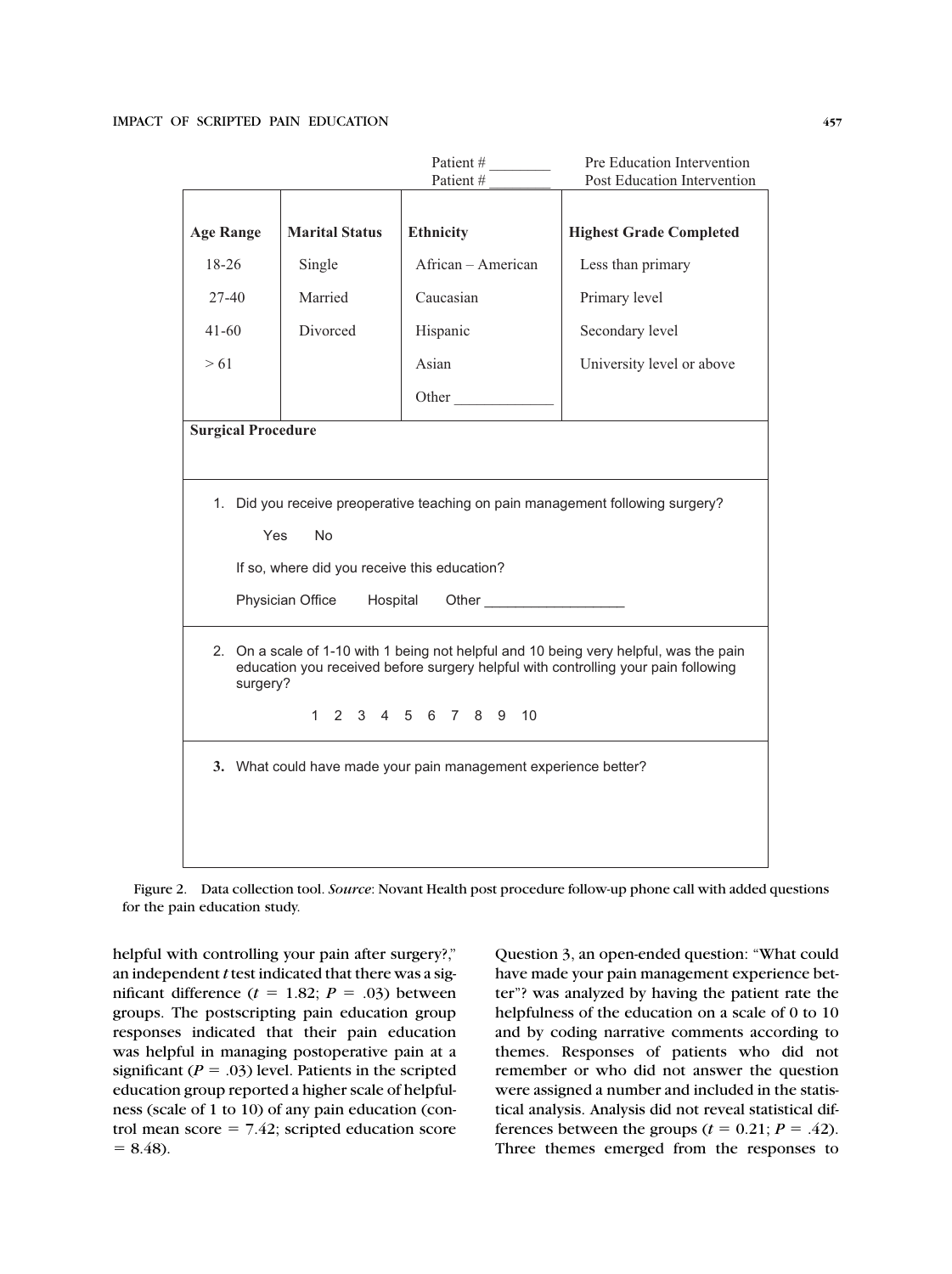|                            | Pre-Education Post-education |                |  |
|----------------------------|------------------------------|----------------|--|
|                            | Scripting                    | Scripting      |  |
|                            | Group                        | Group          |  |
| Demographics               | $(n = 50)$                   | $(n = 50)$     |  |
| Gender                     |                              |                |  |
| Male                       | 24                           | 26             |  |
| Female                     | 26                           | 24             |  |
| Age range (y)              |                              |                |  |
| 18 to 26                   | 3                            | 2              |  |
| 27 to 40                   | 13                           | 11             |  |
| 41 to 60                   | 25                           | 21             |  |
| Older than 61              | 9                            | 16             |  |
| Marital status             |                              |                |  |
| Single                     | 10                           | 6              |  |
| Married                    | 35                           | 36             |  |
| Divorced                   | 3                            | 6              |  |
| Separated                  | $\overline{2}$               | 1              |  |
| Widowed                    | $\Omega$                     | 1              |  |
| Ethnicity                  |                              |                |  |
| Caucasian                  | 41                           | 42             |  |
| African American           | 6                            | 6              |  |
| Hispanic                   | 2                            | $\overline{c}$ |  |
| Native Hawaiian            | 1                            | $\theta$       |  |
| <b>Education level</b>     |                              |                |  |
| Less than primary          | 1                            | $\overline{0}$ |  |
| Primary                    | $\Omega$                     | 1              |  |
| Secondary                  | 23                           | 24             |  |
| Some college               | $\Omega$                     | 1              |  |
| University level           | 26                           | 24             |  |
| or above                   |                              |                |  |
| Location of pain education |                              |                |  |
| Hospital                   | 24                           | 44             |  |
| Office                     | 9                            | 0              |  |
| Both (hospital             | 1                            | 1              |  |
| and office)                |                              |                |  |
| Does not remember          | $\mathbf{0}$                 | 2              |  |
| Other                      | $\mathbf{0}$                 | 1              |  |
| Not answered               | 16                           | $\overline{2}$ |  |
| Type of surgery            |                              |                |  |
| Hernia repair              | 19                           | 28             |  |
| Laparoscopic               | 17                           | 12             |  |
| cholecystectomy            |                              |                |  |
| Soft tissue excision       | 2                            | 3              |  |
| (includes lipoma)          |                              |                |  |
| Robot-assisted             | 0                            | 1              |  |
| prostatectomy              |                              |                |  |
| Tubal ligation/            | 0                            | 4              |  |
| coagulation                |                              |                |  |
| Appendectomy               | 1                            | 0              |  |
| Hysteroscopy               | 6                            | 0              |  |
| Robot-assisted             | 1                            | 1              |  |
| hysterectomy               |                              |                |  |
| Endometriosis              | 2                            | 1              |  |
| Other                      | $\overline{2}$               | 0              |  |
|                            |                              |                |  |

<span id="page-5-0"></span>Table 2. Participant Demographics by Group

Table 3. Themes From the Question: What Could Have Made Your Pain Management Experience Better?

| Themes        | <b>Ouotes</b>                                                                                        |
|---------------|------------------------------------------------------------------------------------------------------|
| Education     | "I was nervous before surgery, right<br>before surgery is not the best time<br>for pain education"   |
|               | "Receive education from anesthesia,<br>none remembered from staff"<br>"More specific pain education" |
| Rushed        | "Ouestions felt rushed"<br>"Go over it slower, time to ask<br>questions"                             |
|               | "IV insertion at same time, do not<br>multitask with education,<br>especially IV"                    |
| Managing pain | "I did not think I would be in pain this<br>long"<br>"Additional options for pain control"           |

IV, intravenous.

this question: education, feeling rushed, and managing pain. The most common response for both groups indicated that nothing about the pain education needed to be improved (scripted  $n = 30$ and control  $n = 26$ ). One patient reported that she felt much better knowing what to expect, but others felt that the education was rushed, they needed more time to ask questions, and they did not have enough information to manage their pain after discharge (Table 3).

# **Discussion**

The similarities in demographics between groups suggest that expectations of the pain education experience of each group would be comparable and that any differences in response to the research questions were a result of the scripted pain education. Most education for both groups was provided on the day of surgery when patients are anxious about their upcoming surgical procedure. Patients in both groups identified areas for improvement in pain education and reported feeling that education was rushed and that the nurses needed to be more patient focused, rather than multitasking preoperative preparations along with teaching. This finding is supported by the literature that consistent and focused pain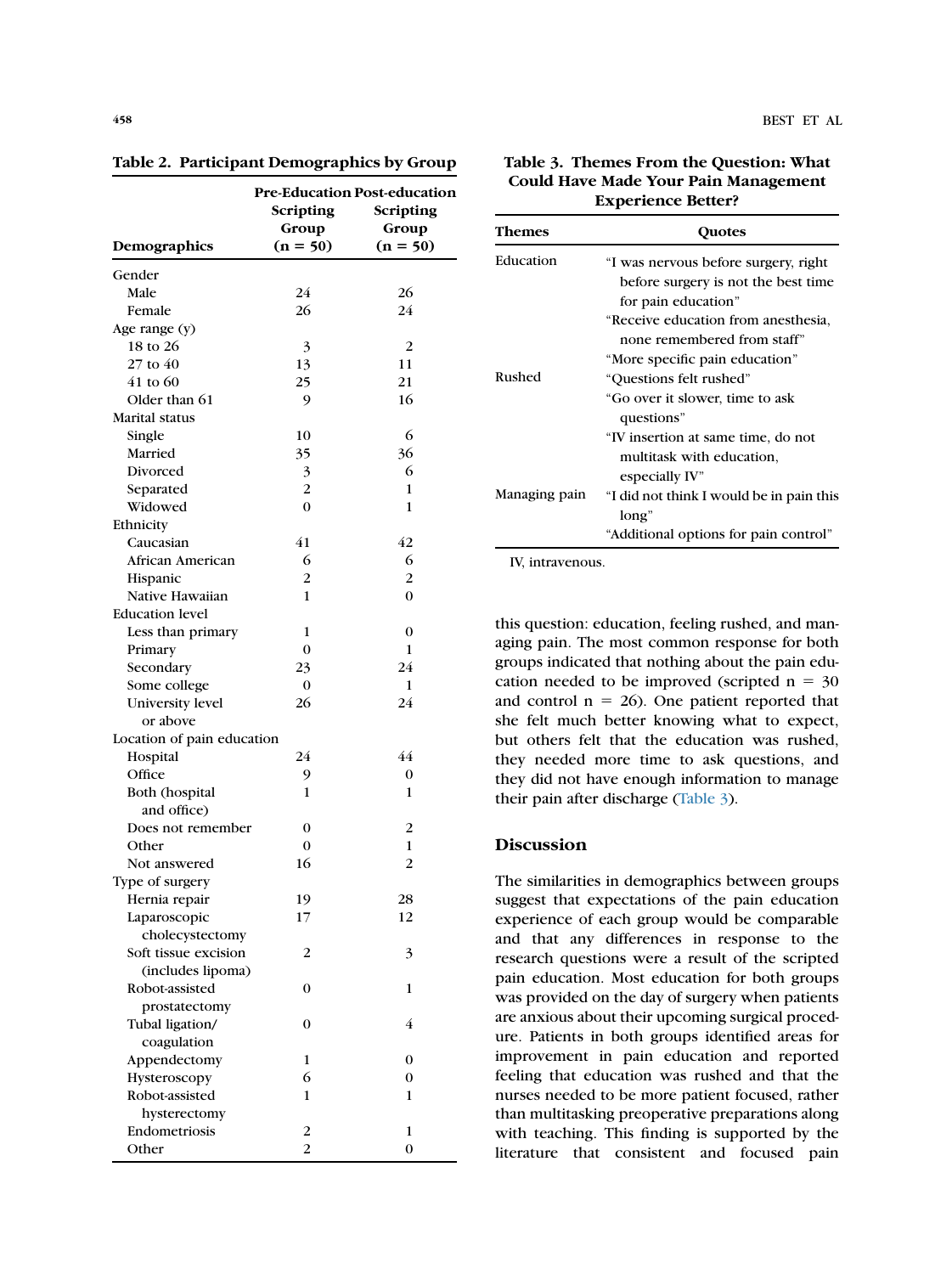<span id="page-6-0"></span>education is needed to support self-care in pain management after surgery. $6,8$  An important consideration for perioperative nurses is to develop uniform and structured education that only covers those things that are most important and to deliver this education in a manner that patients will retain. $12,14$ 

In the prescripted education (control) group, some patients ( $n = 17$ ) reported receiving pain education in the hospital, whereas some patients  $(n = 26)$ reported not receiving any pain education but responded a location ( $n = 8$ ) where their education occurred. Most patients in the scripted education (intervention) group ( $n = 44$ ) reported receiving their pain management education in the hospital setting, whereas only two patients in this group did not answer the question. This disparity in responses may be indicative of inconsistency in verbal and written pain education and in a lack of understanding of what constituted preoperative pain management education. This highlights the importance of structuring pain education to improve knowledge on how to manage patient pain. $2,7,9,11-13$ 

#### **Limitations**

Two limitations emerged during analysis of the study results. The first limitation was related to response regarding the question of whether the patient received preoperative pain management education and the location of that education, raising the concern if patients understood the question during the survey. Another limitation of this study was that the process and length of time required to complete the study had to be adapted because of a conversion to an electronic medical record across the facility. Although enrollment continued during the documentation system conversion period, the extended enrollment period may have contributed to inconsistencies in patient responses to the survey on pain education. However, this limitation provided an unexpected benefit of individualized education

because the learning style of each patient was readily available in the electronic record for nurses

to apply to teaching situations. $12$ 

#### **Conclusion**

This study involving evidence-based scripted pain management education demonstrated that patients who received scripted pain management education felt that their pain education was helpful in managing postoperative pain ( $P = .03$ ). However, patients also articulated a need for a less rushed education with time to understand information and ask questions. Nurses should reflect on their personal preferences and methods of delivering patient education and adapt their personal teaching styles to include scripted and consistent information that is delivered in a relaxed and patient-focused manner. Because the literature on pain education for patients undergoing outpatient abdominal procedures is limited, studies that replicate or expand on this study are needed.

#### References

1. Wier LM, Steiner CA, Owens PL. Surgeries in hospitalowned outpatient facilities. Available at: [http://www.hcup-us.](http://www.hcup-us.ahrq.gov/reports/statbriefs/sb188-Surgeries-Hospital-Outpatient-Facilities-2012.pdf) [ahrq.gov/reports/statbriefs/sb188-Surgeries-Hospital-Outpatient-](http://www.hcup-us.ahrq.gov/reports/statbriefs/sb188-Surgeries-Hospital-Outpatient-Facilities-2012.pdf)[Facilities-2012.pdf.](http://www.hcup-us.ahrq.gov/reports/statbriefs/sb188-Surgeries-Hospital-Outpatient-Facilities-2012.pdf) February 2012. Accessed June 26, 2015.

2. [Glowacki D. Effective pain management and improve](http://refhub.elsevier.com/S1089-9472(16)30439-7/sref2)[ments in patients' outcomes and satisfaction.](http://refhub.elsevier.com/S1089-9472(16)30439-7/sref2) Crit Care Nurse. [2015;35:33-42](http://refhub.elsevier.com/S1089-9472(16)30439-7/sref2).

3. Practice guidelines for acute pain management in the perioperative setting. An updated report by the American Society of Anesthesiologists Task Force on acute pain management. Available at: [http://www.guideline.gov/content.aspx?id](http://www.guideline.gov/content.aspx?id=35259&search=perioperative+pain)=[35259&](http://www.guideline.gov/content.aspx?id=35259&search=perioperative+pain) [search](http://www.guideline.gov/content.aspx?id=35259&search=perioperative+pain)=[perioperative](http://www.guideline.gov/content.aspx?id=35259&search=perioperative+pain)+[pain](http://www.guideline.gov/content.aspx?id=35259&search=perioperative+pain). July 20, 2005. Updated March 30, 2012. Accessed June 26, 2015.

4. [Reiter K. A look at best practices for patient education in](http://refhub.elsevier.com/S1089-9472(16)30439-7/sref4) [outpatient spine surgery.](http://refhub.elsevier.com/S1089-9472(16)30439-7/sref4) AORN J. 2014;99:376-384.

5. [Tocher J, Rodgers S, Smith MAC, Watt D, Dickson L. Pain](http://refhub.elsevier.com/S1089-9472(16)30439-7/sref5) [management and satisfaction in postsurgical patients.](http://refhub.elsevier.com/S1089-9472(16)30439-7/sref5) J Clin Nurs[. 2012;21:3361-3371](http://refhub.elsevier.com/S1089-9472(16)30439-7/sref5).

6. [Wong EM, Chan SW, Chair S. Effectiveness of an educa](http://refhub.elsevier.com/S1089-9472(16)30439-7/sref6)[tional intervention on levels of pain, anxiety and self-efficacy](http://refhub.elsevier.com/S1089-9472(16)30439-7/sref6) [for patients with musculoskeletal trauma.](http://refhub.elsevier.com/S1089-9472(16)30439-7/sref6) J Adv Nurs. 2012; [66:1120-1131](http://refhub.elsevier.com/S1089-9472(16)30439-7/sref6).

7. [Osholi TO. The impact of preoperative education on post](http://refhub.elsevier.com/S1089-9472(16)30439-7/sref7)[operative pain. Part 2.](http://refhub.elsevier.com/S1089-9472(16)30439-7/sref7) Br J Nurs. 2007;16:790-797.

8. [Tse K, So WK. Nurses' perceptions of preoperative teach](http://refhub.elsevier.com/S1089-9472(16)30439-7/sref8)[ing for ambulatory surgical patients.](http://refhub.elsevier.com/S1089-9472(16)30439-7/sref8) J Adv Nurs. 2008;63: [619-625.](http://refhub.elsevier.com/S1089-9472(16)30439-7/sref8)

9. [Yankova Z. Patients' knowledge of patient controlled anal](http://refhub.elsevier.com/S1089-9472(16)30439-7/sref9)[gesia \(PCA\) and their experience of postoperative pain relief: A](http://refhub.elsevier.com/S1089-9472(16)30439-7/sref9) [review of the impact of structured preoperative education.](http://refhub.elsevier.com/S1089-9472(16)30439-7/sref9) [J Adv Perioper Care](http://refhub.elsevier.com/S1089-9472(16)30439-7/sref9). 2008;3:91-99.

10. [Sauaia A, Min S, Leber C, Erbacher K, Abrams F,](http://refhub.elsevier.com/S1089-9472(16)30439-7/sref10) [Fink R. Postoperative pain management in elderly patients:](http://refhub.elsevier.com/S1089-9472(16)30439-7/sref10) [Correlation between adherence to treatment guidelines](http://refhub.elsevier.com/S1089-9472(16)30439-7/sref10) [and patient satisfaction.](http://refhub.elsevier.com/S1089-9472(16)30439-7/sref10) *J Am Geriatr Soc.* 2005;53: [274-282.](http://refhub.elsevier.com/S1089-9472(16)30439-7/sref10)